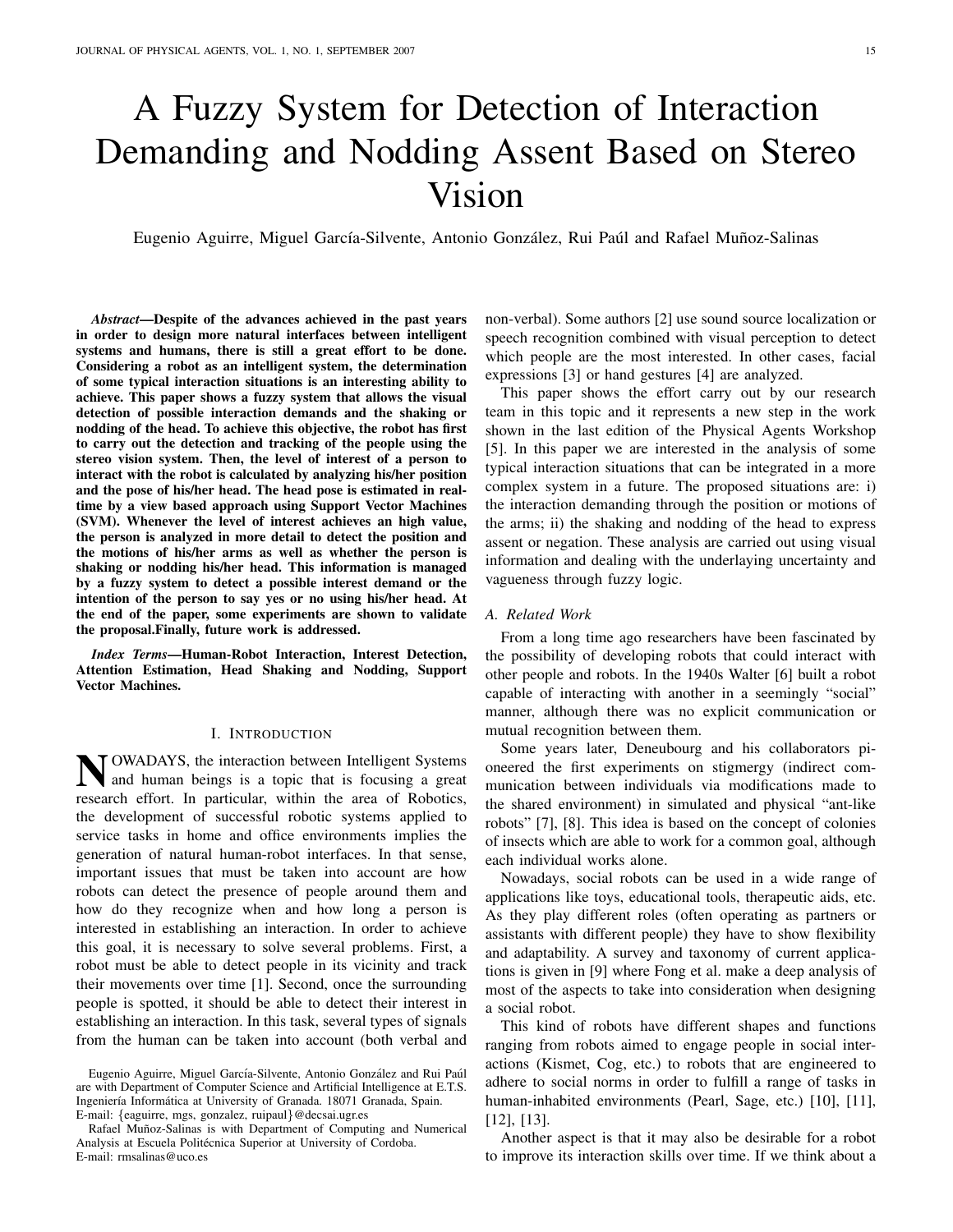pet robot that accompanies a child through his childhood we will get to the conclusion that this kind of robot may need to improve its skills in order to maintain the child's interest as he/she gets older. Learned development of social (and other) skills is a primary concern of epigenetic robotics [14], [15].

In order to robots to behave and perceive things similarly to humans they have to understand and react to the world and its situations as humans do. Furthermore they should have an intrinsic notion of sociality, develop social skills and bond with people, recognize social context and convention and show empathy and true understanding. At present, such robots remain a distant goal [16], [14]. Contributions from other research areas such as artificial life, developmental psychology and sociology [17] are of extreme importance for the achievement of these goals.

Their embodiment is also an important issue. To be easily accepted in the society, they should have the most adequate aspect related to the function they will execute [18]. For example, a robot that is designed for playing the role of a dog, should not just "bark" or behave like a dog but also have the morphology of a dog in order to be accepted by an human being as this species of animal.

Social robots also need human oriented perception. This means that they should be able to track people and human features such as bodies, faces, hands and others, to interpret human emotions including affective speech, discrete commands and natural language and to recognize facial expressions, gestures and other kind of human activity. Simulating human-like emotions is also a desirable task to achieve. For that reason it is also considered as an important and still under development topic in Human-Robot Interaction.

## *B. Our System*

Our hardware system is comprised by a Nomad 200 mobile robot, a stereoscopic system with a binocular camera [19] and a laptop for processing all the data (see Fig. 1). The camera and the laptop are mounted on the top of the robot structure.

People detection and tracking problems are solved thanks to an own previous work based on stereo-vision [20] using this kind of vision device. The use of stereo vision brings several advantages when developing human-robot applications. First, the information regarding disparities becomes more invariable to illumination changes than the images provided by a single camera, being a very advantageous factor for the background estimation. Second, the possibility to know the distance to the person could be very useful for the tracking as well as for a better analysis of their gestures.

Once the people are located, the level of interest of each person to interact with the robot is calculated by analyzing his/her position and his/her degree of attention. The position of a person is analyzed using both his/her distance to the center of the robot and his/her angle in respect to the heading direction of the robot. With respect to the degree of attention, this is determined detecting the orientation of the head, i.e., a higher degree of attention can be assumed when a person is looking at the system than when it is backwards. This analysis is solved by a view based approach using Support Vector Machines



Fig. 1. Robot with stereo vision system.

(SVM)[21]. Thanks to SVM, head pose can be detected achieving a great percentage of success independently of the morphological features of the heads. Fusing this information with fuzzy logic, a level of interest in interacting with the robot can be computed for each detected person. When the level of interest is high, the person is analyzed in more detail to detect some of the interaction situations commented above.

The approach presented in this work is not only valid for robotic applications but also in ambient intelligence that use stereoscopic devices.

The remainder of this paper is structured as follows. Section II gives a short overview of the hardware and software system, giving a basic explanation of the method employed for the people detection and tracking. In Section III it is explained the SVM based approach to estimate the head pose and the fuzzy system employed for estimating the interest of people. In section IV it is described the method to detect the demand for attention and head shaking or nodding. In Section V it is shown the experimentation carried out, and finally, Section VI outlines some conclusions and future works.

## II. PEOPLE DETECTION AND TRACKING

The ability of detecting and tracking people is fundamental in robotic systems when it is desirable to achieve a natural human-robot interaction. They are achieved in our architecture by combining stereo vision and color using plan-view maps. Following, the process for people detection and tracking is explained in a summarized way. The readers more interested in this process are referred to [20].

Our robot has a stereo camera that is mounted on a pantilt unit (PTU). The stereo camera captures two images from slightly different positions (calibrated stereo pair) that are transferred to the computer to calculate a *disparity image* containing the points matched in both images (see Fig. 2). By knowing the intrinsic parameters of the stereo camera it is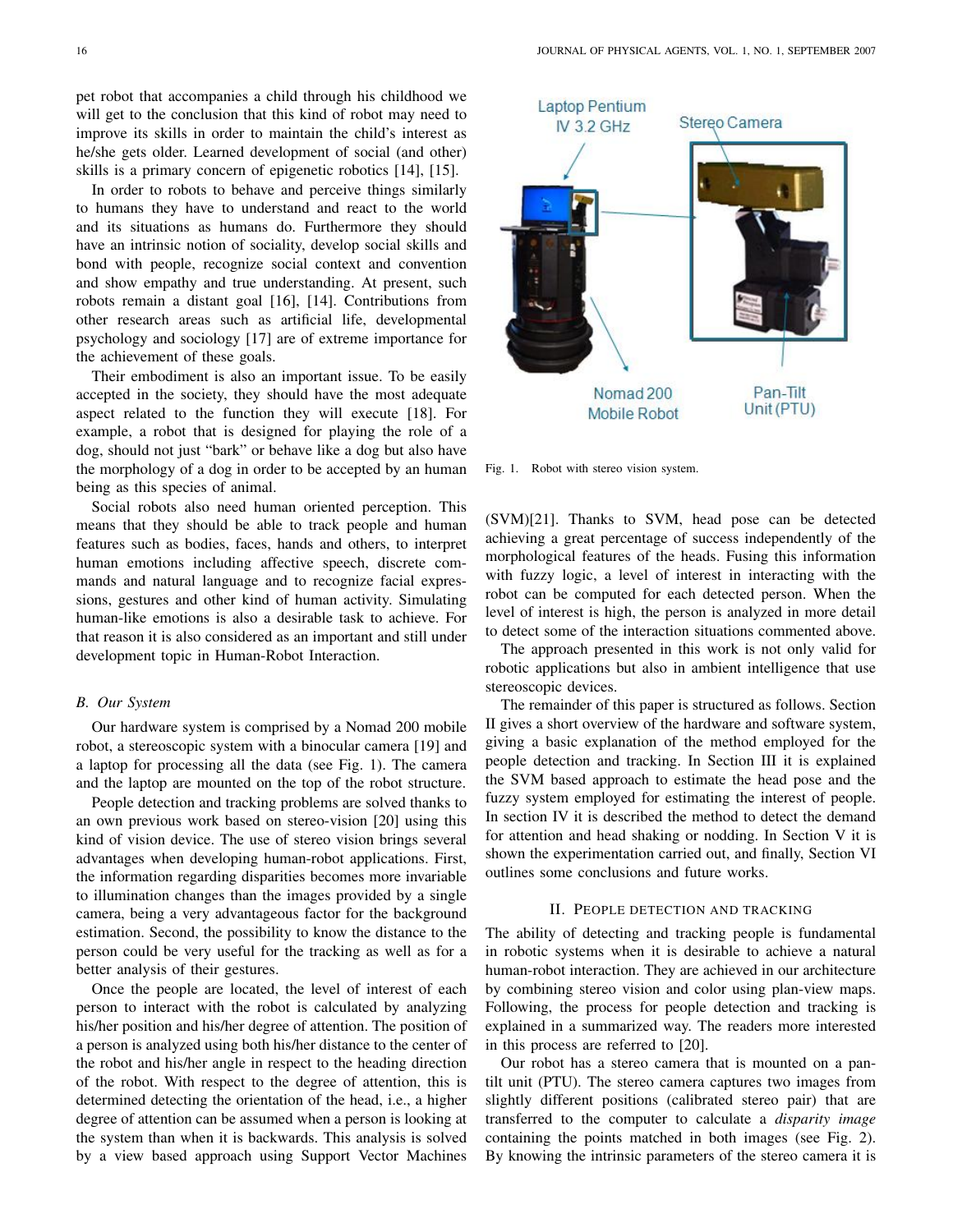

Fig. 2. Left and right images taken by the camera and the corresponding disparity image.

possible to reconstruct the three-dimensional position  $p_{cam}$  of a matched pixel  $(u, v)$ . Then, the points captured are translated to a *"robot"* reference system, placed at the center of the robot at ground level in the direction of the heading of the robot. Generally, the number of points captured by our stereo system is very high. In order to perform a reduction of the amount of information, the points captured by the camera are orthogonally projected into a 2D plan-view map  $O$  named *occupancy map* [22], [23], [24].

Before the detection process begins, the environment must be registered. This step aims to register the structure and motionless objects of the environment by building an environment model. In a posterior, phase it will allow us to detect the objects that are not part of the environment and then we will be able to consider them as movable objects. Our approach is based on the creation of a geometrical height map of the environment  $\mathcal{H}_{max}$ , that divides the ground level into a group of cells a fixed size. Height maps have been used in mobile robotics in order to describe the environment and planning trajectories [25], [26]. The points identified by the stereo system are projected on  $\mathcal{H}_{max}$ , storing the maximum height of the projected points in each cell. To avoid adding the points of the ceiling on  $\mathcal{H}_{max}$ , the points that overcome the height threshold  $h_{max}$  are excluded from the process. Due to efficiency reasons, the points below the minimum height threshold  $h_{min}$ , are also excluded. The height range  $[h_{min}, h_{max}]$  should be such that the majority the person's body to be detected should fit in it. On those cells  $\mathcal{H}_{max}(x, y)$ on which there are no points located, we assume that there are no objects and therefore the height is  $h_{min}$ . Instead of building the height map from a single image, it is built from several observations that are fused using the median operator. With this method we can build the height map even in the presence of moving objects in the environment.

In Fig. 3 we can observe the creation of the height map of an environment. In this example the map has been created in the presence of two persons moving in the environment. Fig. 3(b) shows the environment height map. Dark areas represent the highest zones and the white areas represent the lowest ones  $(h_{min})$ . To create this map we have used the size of cells  $\delta = 1$ cm and the range of height is  $h_{min} = 0.5$  m and  $h_{max} = 2.5$ m.

Once the height map  $\mathcal{H}_{max}$  has been created, the people detection process can begin. The first step consists in creating an occupancy map  $O$ , that indicates on each cell the surface occupied by the objects that do not belong to the environment. For this purpose, after capturing a stereo pair of the environment, stereo processing is performed. For each point it is evaluated if its height is within the limits  $[h_{min}, h_{max}]$ and if it exceeds the value of the corresponding cell in  $\mathcal{H}_{max}$ . In that case, the equivalent cell in  $\mathcal O$  is incremented by a value proportional to the surface that occupies in the real world. Points detected far from the camera, increment the corresponding cell with a higher value than nearer points. So, it is compensated the change in size observed for the same object when it is seen at different distances. Hence, the weight of its projection is independent of the distance.

When  $\mathcal O$  is created, it is analyzed to detect the objects that appear on it. The first step consists in applying a closing process in order to link possible discontinuities on the objects. Afterwards, objects are detected by grouping cells that are connected and whose sums of areas overcome the threshold  $\theta_{min}$ . In this way, we eliminate the potential noise that appears as a consequence of the stereoscopic process. On Fig. 3(c) we can observe the occupancy map  $\mathcal O$  of the environment on Fig. 3(a) using a height map  $\mathcal{H}_{max}$  from Fig. 3(b). The darker values represent the areas with higher occupancy density. On Fig. 3(c) we can see two detected objects bounded with frames after the closing process, grouping and thresholding. Finally, Fig. 3(d) and 3(e) show the 3D reconstruction of the scene of Fig. 3(a). While in Fig. 3(d) all the points detected by the stereo system are shown, in Fig. 3(e) there are only drawn those belonging to the foreground, i.e., those used for voting in  $\mathcal{O}$ .

The next step in our processing, is to identify the different objects present in  $O$  that could correspond to human beings (*human-like objects*). For that purpose,  $\mathcal O$  is processed with a closing operator in order to link possible discontinuities in the objects caused by the errors in the stereo calculation. Then, objects are detected as groups of connected cells. Those objects whose area are similar to the area of a human being and whose sum of cells (occupancy level of the object) is above a threshold  $\theta_{occ}$  are considered human-like objects. This test is performed in a flexible way so that it is possible to deal with the stereo errors and partial occlusions. However, the human-like objects detected might not belong to real people but to elements of the environment. The approach employed in this work to detect a person consists in detecting if any of the human-like objects found in  $\mathcal O$  show a face in the camera image. In Fig. 4.c it is possible to see an example of the occupancy map with two objects detected.

Face detection is a process that can be time consuming if applied on the entire image, thus, it is only applied on regions of the camera image where the head of each object should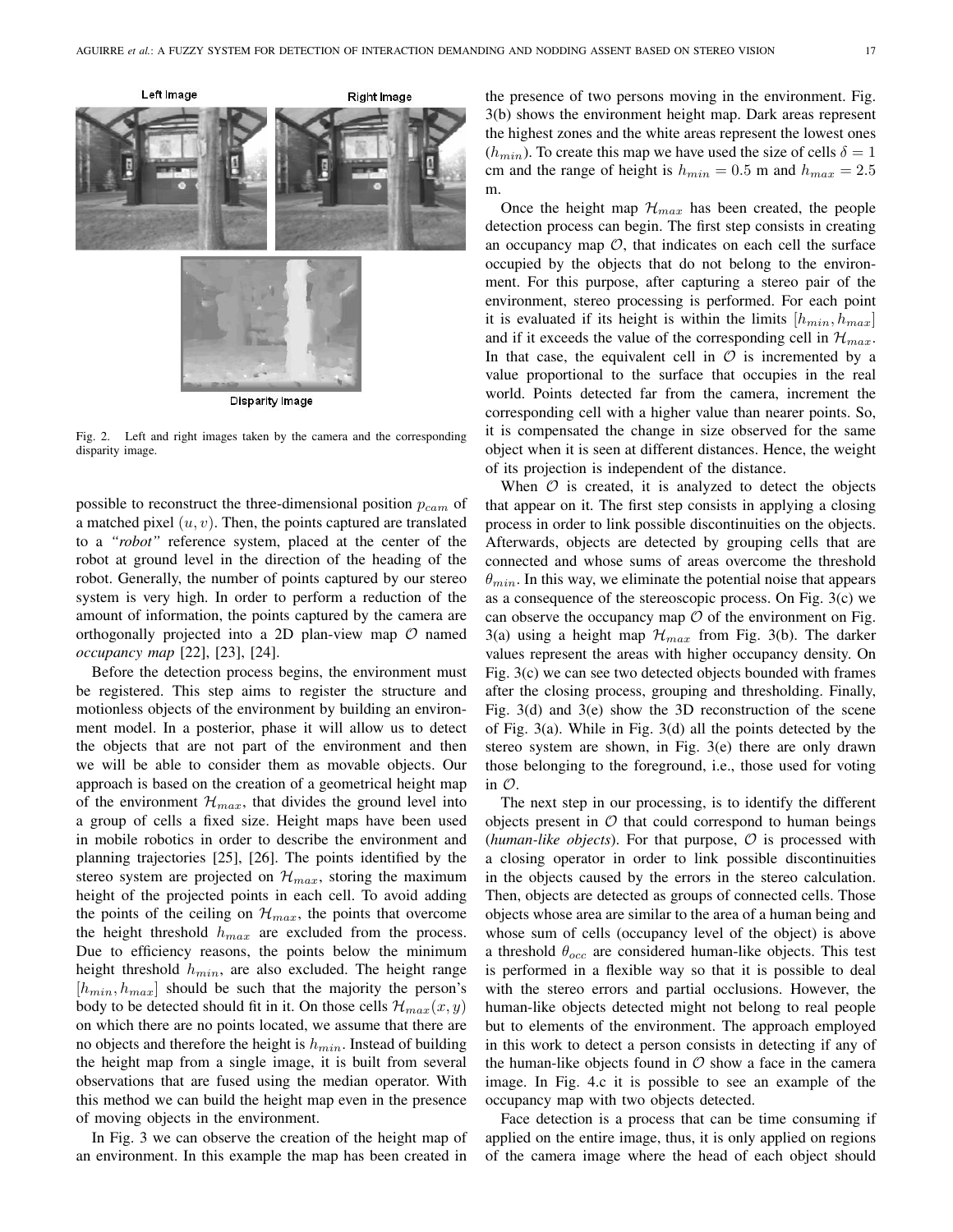

Fig. 3. (a) Image of our environment containing two people. (b) Background map  $\mathcal{H}_{max}$  of our environment created in a previous phase. (c) Occupancy map  $O$  of the Image *a*. There can be seen the two objects detected. (d) 3D reconstruction of the scene including both background and foreground points. (e) 3D reconstruction of the background points, i.e., those projected in O.



Fig. 4. (a) Image of the scene (b) Upper part of the objects in the scene that are analyzed to detect faces on them (c) Occupancy map  $O$  of the scene

be (head region). As the human head has a typical average width and height, the system analyzes first if the upper part of a human-like object has a similar size. If the object does not pass this test, the face detector is not applied to it. This test is performed in a flexible manner so that it can handle stereo errors and people with different morphological characteristics can pass it. If the human-like object passes this test, the corresponding region in the image is analyzed to detect if it contains a face. The face detector employed is based on the face detector of Viola and Jones [27] which was later improved by Lienhart [28]. We have employed the OpenCv's Library [29] implementation that is trained to detect frontal human faces and works on gray level images. In Fig. 4.a we have the camera image with the faces of the two previously detected objects bounded by a square.

Once a face has been detected on a human-like object, a color model of the person torso is created [30]. The idea is to assist the tracking process by capturing information about the color of the clothes of the user so that the robot can distinguish him/her from other people in the environment. Therefore, pixels around what it should be the chest of the person are used. The position of the chest in the camera image is estimated as 40 cm below the top of the head region. The size of the region used to create the color model depends on the distance of the person from the camera. When the object is far from the camera the region used is smaller to avoid including pixels from the background and it becomes bigger when the object is near to the camera.

Tracking consists in detecting in subsequent frames the human-like object that corresponds to the person being tracked. The Kuhn's well-known Hungarian Method for solving optimal assignment problems [31] is employed for that purpose. Two pieces of information are combined (position and color) to assign a value to each human-like object indicating its likelihood to be the person being tracked. On one hand, a prediction of the future position of the person being tracked is calculated using the Kalman filter. The nearer a humanlike object is from the position estimated for the person being tracked, the higher likelihood it will have to be him/her. On the other hand, color information is employed to achieve a more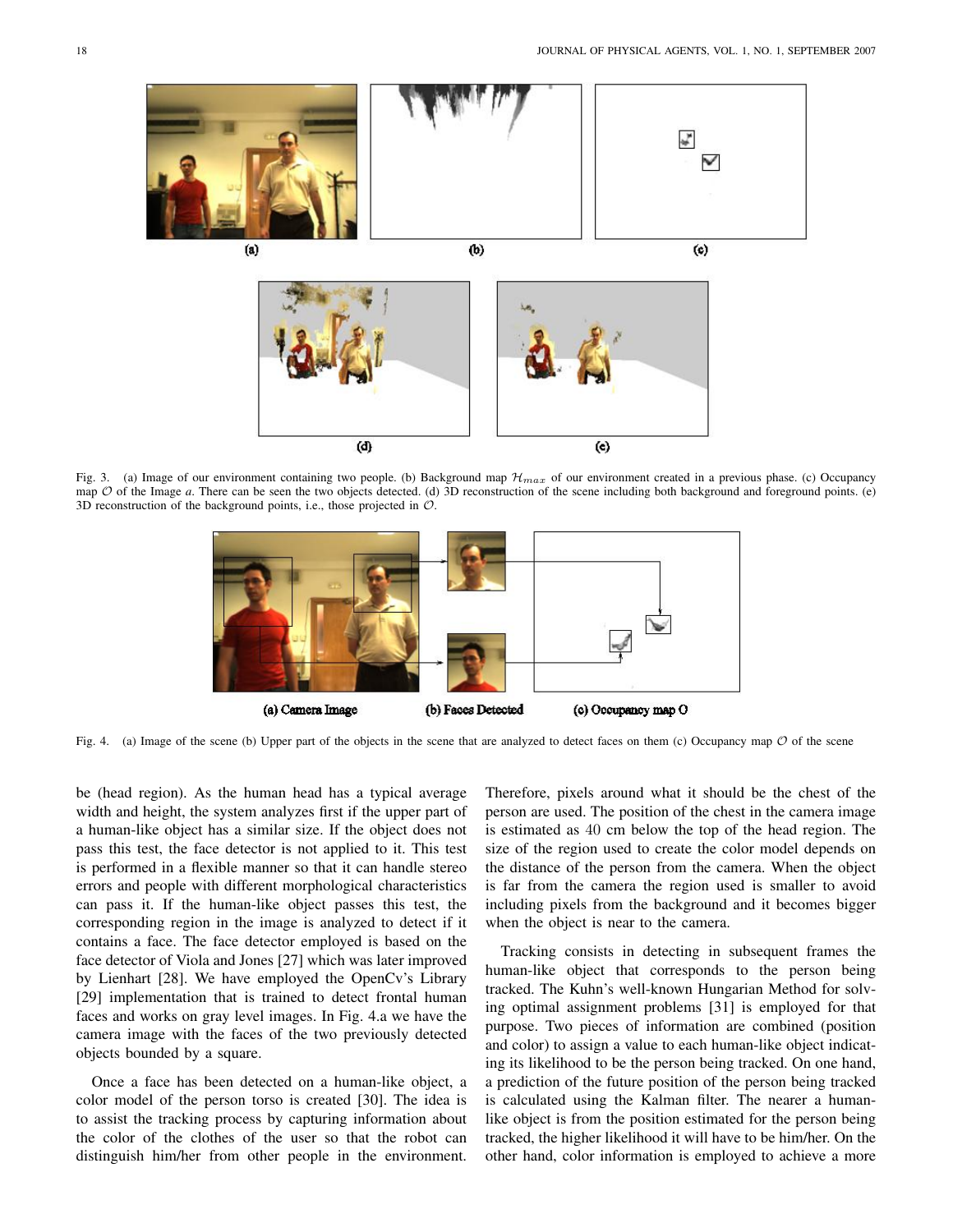robust tracking. The more similar the color of a human-like object is to the clothes' color of the person being tracked, the higher likelihood it will have to be him/her. Both likelihood are combined so that when the person being tracked is near others, color information can help to distinguish him/her. The humanlike object with highest likelihood is considered to be the person being tracked if its likelihood value exceeds a certain threshold. In that case, the Kalman filter is updated with the new observations and also the color model of the person is updated so that it can adapt to the illumination changes that take place.

When the position of the person being tracked is located, the system determines the location of his/her head in the camera image. In this work, the head is modeled as an ellipse whose size in the camera image is determined according to the distance of the person to the camera. Firstly, the system calculates an initial estimation of the head position in the camera image based on stereo information. Then, the initial position is refined by a local search process. For that purpose, the gradient around the ellipse perimeter is examined in order to determine the likelihood of a position using the Birchfield's method [32]. The position with higher likelihood is considered the person's head position.

## III. INTEREST DETECTION

This section explains our approach for estimating the interest of the detected people in interacting with the robot using fuzzy logic. The approach presented in this work is based on stereo vision but the system can be easily expanded to merge other sources of information. The advantages of using fuzzy logic are mainly three. Firstly, the robot has to deal with information from the stereo system that is affected by uncertainty and vagueness. Fuzzy logic is a good tool to manage uncertainty using linguistic variables. Secondly, the human knowledge can be usually expressed as rules. Fuzzy logic allows to establish relationships among the variables of a problem through fuzzy rules providing an inference mechanism. Finally, there are methods in fuzzy logic to fuse the results from several fuzzy rules in order to achieve a final overall result. Therefore, the system designed in this work, based exclusively on stereo information, could be easily integrated with other fuzzy systems using other types of information as source sound localization, gesture analysis or speech recognition systems. In this work, the determination of the degree of interest of a person is based on its position and its degree of attention. The position of a person is analyzed using both its distance to the center of the robot and its angle respect to the heading direction of the robot. The first feature is measured by the linguistic variable Distance and the second one by the linguistic variable Angle. Each one of these linguistic variables has three possible values as shown in Fig. 6. These two variables are used to establish the following rule: if the person is detected near to the robot and more or less centered with respect to it, then we consider that the person is more interested in establishing interaction with the robot than when the person is far or at the left or right side of the robot. Nevertheless, the position of the person is not enough to determine his/her interest in interacting with the robot. Thus, the third feature shown in this paper is the person's attention detected by the analysis of the pose of the head. To detect the head pose we have employed a view based approach using SVM that is explained in the next section.

#### *A. Estimating face attention using SVM*

One of the most prominent cues to detect if a person is paying attention to the system is the orientation of the face, i.e., a higher degree of attention can be assumed when a person is looking at the system than when it is backwards. This section describes our approach for face attention estimation.

We have divided head poses in three main categories: "A" that comprehends all the frontal faces (faces looking directly at the camera), "B" that comprehends all the slightly sided faces (faces looking to some point slightly above, below or aside from the camera) and "C" that comprehends all the other faces (side faces, faces looking at some point in the ceiling or ground, backward heads). Figure 5 shows examples of each one of the categories employed.



Fig. 5. Head Pose Estimation: Classes A, B and C.

We have created a head pose database comprised by a total of 4000 samples equally distributed among the three classes. The database contain images of 21 different people (men and women), of different races, with different hair cuts and some of them wearing glasses. The database samples were manually classified into categories "A", "B" or "C" according to where people were looking at. All the images are gray-scale and 48x40 sized.

In order to reduce the data dimensionality, we have applied Principal Component Analysis (PCA). PCA [33] is a technique widely employed for dimensionality reduction. When using PCA, an image is transformed into its principal components, i.e., those that contain the "most important" aspects of the data. PCA has the distinction of being the optimal linear transformation for keeping the subspace that has largest variance. A key aspect in PCA consists in deciding how many principal components are appropriate for a proper training. A low number of characteristics reduces the computing time required, but also reduces the accuracy since part of the information is discarded, and vice versa. Therefore, we have made tests with different number of characteristics and we have determined that 50 characteristics allow a good trade-off between classification accuracy and computing time.

The training process has been carried out using Support Vector Machines. Two are main advantages of Support Vector Machines over Artificial Neural Networks (ANN). First, most of the modalities of ANNs can suffer from multiple local minima while the solution supplied by SVM is global and unique. Second, the computational complexity of SVM does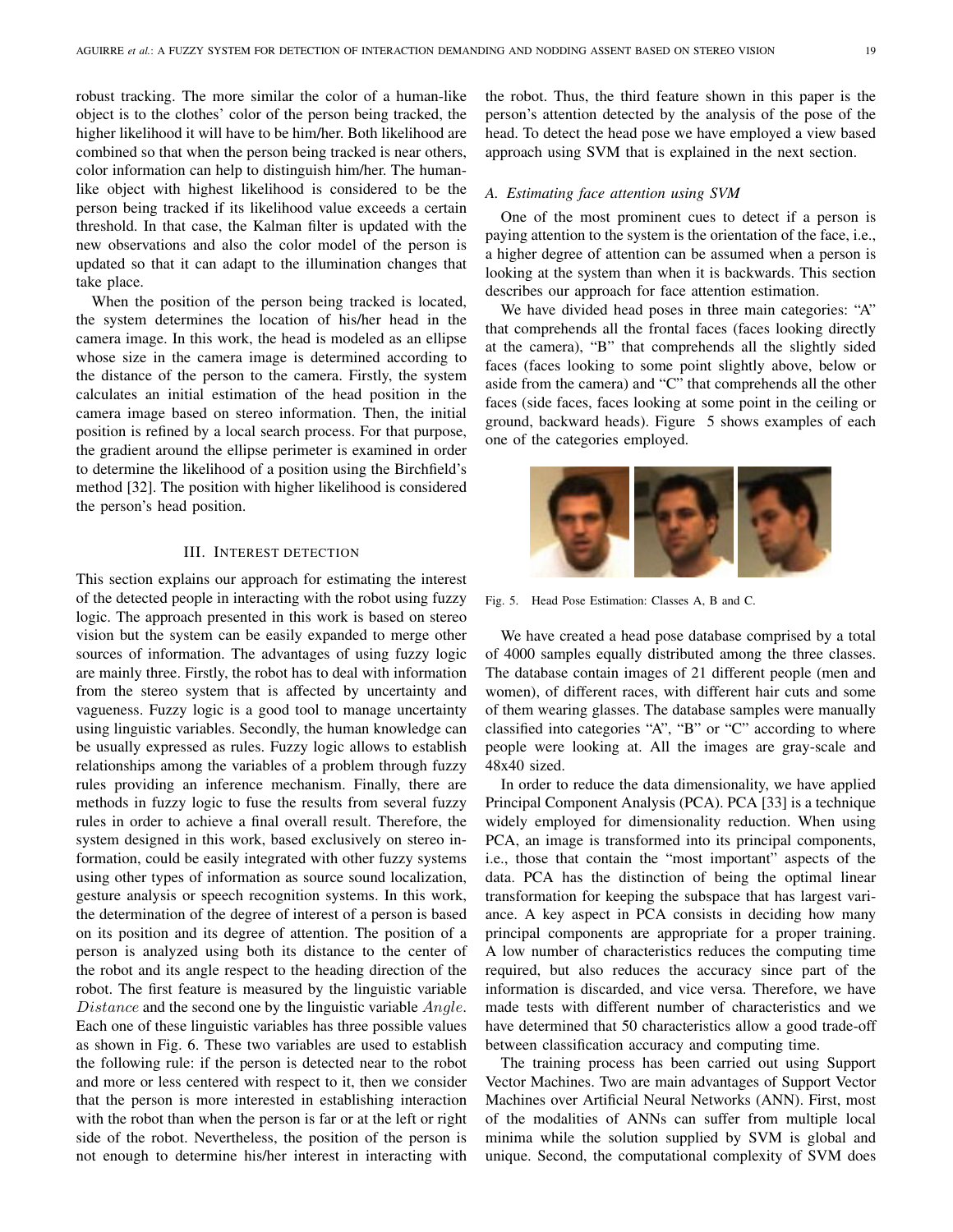not depend on the input data dimensionality, unlike ANNS. For that purpose, we have employed the libsvm library (free software available in Internet [34]). To certificate that results were satisfactory before applying the model we trained the SVM with 85% of the data set and kept the remainder 15% to test the model generated. The result on the test set was of 93.14% of accuracy.

For each detected person the SVM classifier estimates in real time the head pose in one of the three categories previously indicated. The output of the SVM classifier is translated into a numerical value by the definition of the variable  $SVMOut$ . The value of  $SVMOut$  in the time t is

$$
SVMOut_t = \begin{cases} 1 & \text{if output SVM = "A";} \\ 0.5 & \text{if output SVM = "B";} \\ 0 & \text{if output SVM = "C".} \end{cases}
$$

However,  $SVMOut_t$  is an instantaneous value that does not take into account past observations. In order to consider past observations, we define the variable  $HP_{(t)}$  as:

$$
HP_{(t)} = \alpha HP_{(t-1)} + (1-\alpha)SVMOut_t \tag{1}
$$

where the initial value for  $HP$  is the first value of  $SVMOut$  when the person is detected and  $\alpha$  is a weighting factor that ponders the influence of past observations.

To deal with the uncertainty and vagueness in this process we use a linguistic variable called "Attention" and divide it into "High", "Medium" and "Low" values (see Fig. 6). This variable will take as input values the measures of face attention estimation considered by  $HP$  (Eq. 1). Figure 6 it is possible to see the labels for the variable "Attention".

#### *B. Fuzzy system for interest estimation*

Once the three linguistic variables have been defined, the rule base that integrates them are explained in this section. The idea that governs the definition of the rule base is dominated by the value of the variable Attention. If the attention has a high value then the possibility of interest is also high depending on the distance and the angle of the person to the robot. If the attention is medium then the possibility of interest has to be decreased but like in the former case depending on the distance and the angle. Finally, if the attention is low, it means that the person is not looking at the area where the robot is located and the possibility of interest is defined as low or very low depending on the other variables. The rules for the case in which *Attention* is High are shown by Table I. The other cases are expressed in a similar way using the appropriate rules. The output linguistic variable is Interest and has the five possible values shown by Figure 6(d).

Finally in order to compute the value of possible interest, a fuzzy inference process is carried out using the operator minimum as implication operator. Then the output fuzzy sets are aggregated and the overall output is obtained. The overall output fuzzy set can be understood as a possibility distribution of the interest of the person in the  $[0, 1]$  interval. Therefore values near to 1 mean a high level of interest and vice versa.

TABLE I RULES IN THE CASE OF HIGH ATTENTION.

| IF        |          |        | <b>THEN</b> |
|-----------|----------|--------|-------------|
| Attention | Distance | Angle  | Interest    |
| High      | Low      | Left   | High        |
| High      | Low      | Center | Very High   |
| High      | Low      | Right  | High        |
| High      | Medium   | Left   | Medium      |
| High      | Medium   | Center | High        |
| High      | Medium   | Right  | Medium      |
| High      | High     | Left   | Low         |
| High      | High     | Center | Medium      |
| High      | High     | Right  | Low         |

## IV. RECOGNIZING TYPICAL INTERACTION SITUATIONS

After estimating the interest as described in the previous section, it is desirable that the robot centers its attention in the person that is more interested in interacting with it. This person could possible be willing to communicate with the robot in different ways.

The goal in this section is to compute whether a person, whose level of interest estimated before is high, is requesting attention from the robot. We are interested in the analysis of some typical interaction situations that can be integrated in a more complex system. The proposed situations are: i) the interaction demanding through the position or motions of the arms; ii) the shaking and nodding of the head to express assent or negation. These analysis are carried out using visual information and dealing with the underlaying uncertainty and vagueness through fuzzy logic.

After detecting the level of interest among the people in the surroundings of the robot, the system detects if the person is static (not moving or moving very slowly). If so, the system analyzes whether the person is standing (rising or extending) one or both arms as well as whether he/she is doing any movement with any of them.

As during an interaction people tend to ask and answer typical yes/no questions, we have also developed a method employed to detect whether the "interested" person is shaking or nodding his/her head. This feature can be employed in a more complex system, when the robot is able to, for instance, ask questions to the user.

# *A. Gestures Detection*

One of the most common ways to request somebody's attention using gestures is to raise or to shake one or both arms. Therefore we focused our efforts in detecting whether a person who might be interested in communicating is doing this kind of gestures or not.

Using the information supplied by the stereo system it is possible to know the position and distance at which many of the image pixels are located, and therefore compute which objects are part of the foreground. To achieve that goal we use and algorithm based on the "Distance of Mahalanobis" to separate the pixels that are part of the background from those who belong to the foreground. The "Distance of Mahalanobis" is based not only in the euclidean distance but also in the correlation between two variables. Afterwards, we separate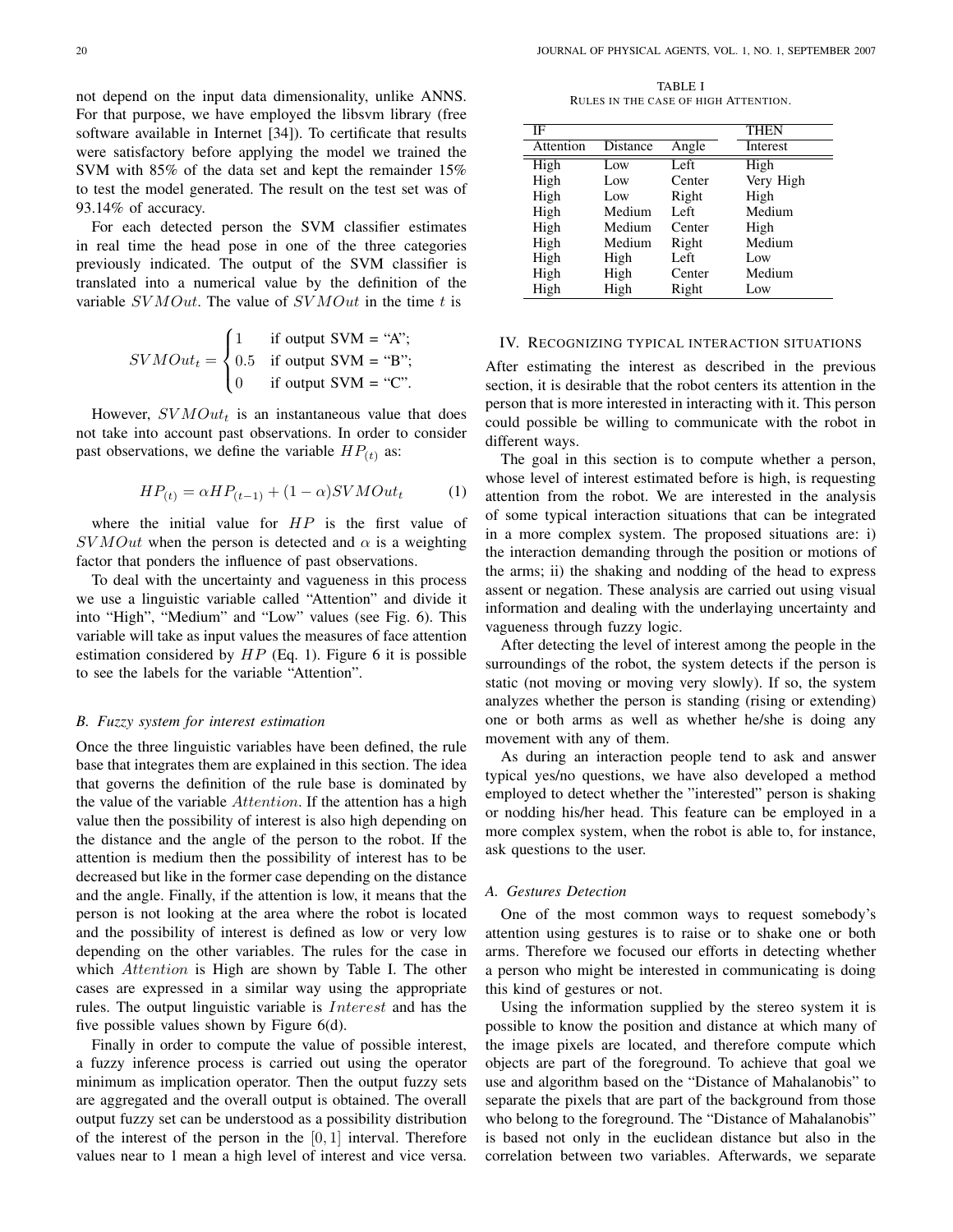

Fig. 6. Fuzzy sets of the linguistic variables: (a) Distance (b) Angle (c) Attention (d) Interest



Fig. 7. (a) Silhouette of a person. (b) Silhouette image marked with area for detecting raised arms (red). (c) Silhouette with red marked area and with a raised arm inside it.

the objects and people belonging to the foreground, using the information of the position of each person given by the tracker. We apply a recursive algorithm called "Flood Fill" to build an image of the silhouette of that person. This algorithm computes whether the pixels surrounding the root pixel (the pixel assigned to be the center of mass of the person) are within a specific "distance" and, therefore, also belong to that person. If so it continues to search for pixels in the surroundings of the new pixels that were previously classified as belonging to the person. When no more pixels satisfy this condition we have the image of the mask of that person where each pixel that belongs to the person has the information about its distance to the camera and pixels not belonging to the person are set to value 0. A more simple version of this image is the silhouette of the person or the binary image of the person as seen in Fig. 7(a). In this picture, pixels in white belong to the person while pixels in black do not belong to the person.

By doing this it is possible to analyze if there are pixels around the person's body that could be part of a raised arm. In our system we search for pixels that are not set to 0 in an elliptic region around the person (see Fig. 7(b)). The inner border of the ellipse is just next to the person's exterior border while the outer border of the ellipse is located more externally in a way that any possible raised arm could fit inside the elliptic region. In Fig. 7(c) we can see an example of the silhouette of a person whose arm is inside the elliptic region, indicating that the person is raising it or moving it. We only examine the upper half of the ellipse because people's arms can never be below the hips whenever a person is standing up. We define the linguistic variable  $RaisedArm$  that can take three values represented by the labels "Zero" "One" and "Two" (see Fig. 8) that represent the number of arms inside

the region according to the number of pixels.

As it is also possible that the person is moving his/her arms forward in the region between the robot and the person, the system also analyzes the distance between each of the person's pixel to his/her mass center. In this way is possible to analyze the number of pixels that are not close to the mass center and that could potentially be part of an extended arm. We set the linguistic variable ExtendedArm to represent this situation. This variable can also take three values represented by the labels "Zero", "One" and "Two" (see Fig.8) that represent the number of arms inside this region according to the number of pixels.

To analyze whether a person is moving an arm instead of only raising or extending it, the system analyzes the number of pixels in the last frames building an image made of the pixels existing in the elliptic area (for a raised arm) or in front of the person (for an extended arm) in the last frames. If a person is moving one arm in that area, the number of pixels in the last frames should be higher (double or triple) than for one arm that is only raised or extended. Analogously, we set two linguistic variables MovingRaisedArm and MovingExtendedArm that can take also values "Zero", "One" and "Two" (see Fig. 9) according to the number of arms given by the number of pixels in both regions explained before.

This information is given to two parallel fuzzy systems that compute the level of attention demand of each person. The first one will compute the level of attention demand using only the information about the number of raised and extended arms that are not moving (based only in position) while the second one will do the same using the information about moving arms in both regions. The output from the first fuzzy system is called RAP (Requiring Attention Position) while the output from the second is called RAM (Requiring Attention Moving). These linguistic variables are represented in Fig.8 and Fig.9. The rule base for each one of the two fuzzy system is represented in Fig. 8(d) and Fig. 9(d). The fuzzy variable  $RAfuzzy$  (Requesting Attention fuzzy) takes the maximum value of variables  $RAP$ and RAM:

#### $RAfuzzy = max(RAP, RAM)$

The defuzzyfied value of  $RAfuzzy$  will belong to [0, 1] interval and means the instantaneous level of attention demand. This value is weighted with past observation in a similar way than the shown in Section III-A.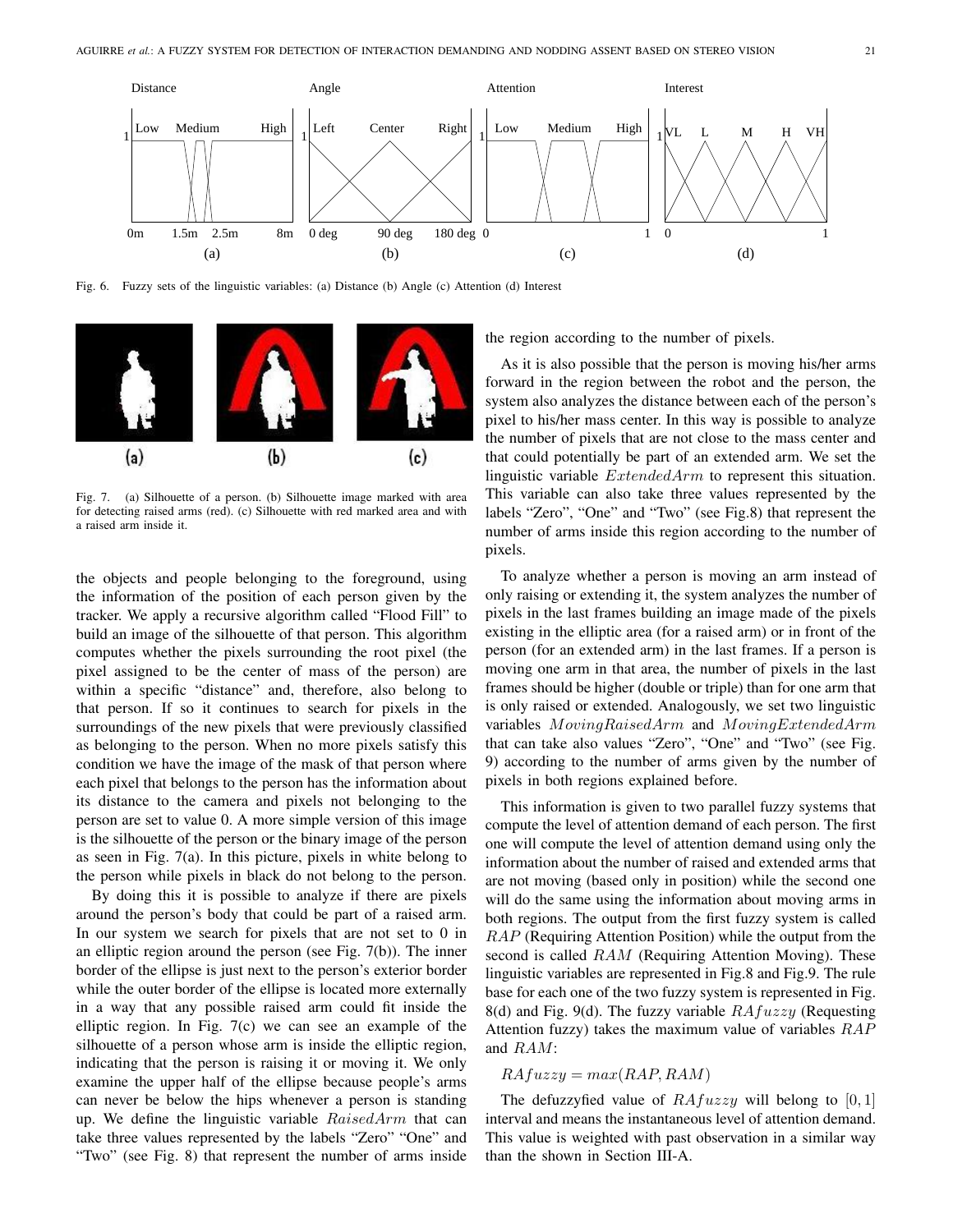

Fig. 8. Fuzzy sets of the linguistic variables: (a) Raised Arm (b) Extended Arm (c) Requires Attention Position (d) Rule base of the fuzzy system



Fig. 9. Fuzzy sets of the linguistic variables: (a) Moving Raised Arm (b) Moving Extended Arm (c) Requires Attention Movement (d) Rule base of the fuzzy system

# *B. Shaking or nodding of the head*

When communicating with people, head shaking or nodding is normally used to express agreement and disagreement with others. Similarly, in an interaction between a robot and a person, it is important to detect if the person is agreeing or disagreeing with respect to some statement or situation during the interaction process. Speech recognition could be used to detect this kind of situation, but as people tend to shake and nod the head while they speak, it could be a very precious feature to recognize and add the detection of this kind of gestures.

To detect this kind of situation the system uses the area of the face given by the face detector. After obtaining the face region, it is applied a Sobel filter to extract the gradient of the face. Then it is possible to analyze the direction in which the face has moved from the previous to the current frame. For that purpose, we compare whether the region of the current face image has moved to the surrounding pixels in the four main directions (up, down, left and right). To achieve this, the system computes the difference between the previous and current image gradients (see the following equation).

$$
SD = \sum_{i=0}^{n} \sum_{j=0}^{m} |p(i,j)_{t} - p(i,j)_{(t-1)}|
$$
 (2)

where n and m are the width and height of the face image and  $p(i,j)$  the gray level of pixel i,j.

Equation 2 is used to compare the current image with the previous image moved by a variable offset. After some experiments we realized that comparing images moved in the



Fig. 10. Labels for variable Head Motion.

four main directions until a maximum offset value of 5 pixels is enough to detect head shaking and heading.

At the end, it is chosen the one that has the smallest value, indicating that it is the image most similar to the current one. Therefore it is possible to know what is the direction (if any) that the face has moved and how many pixels has it moved (the speed at which the person is moving his/her face).

For each frame the system estimates in real time the direction of the head in one of the five categories: up  $(U)$ , if the direction that had the smallest error was the upper direction, in down  $(D)$  if it was the down direction, in left  $(L)$  if it was the left direction, in right  $(R)$  if it was the right direction and in still  $(S)$  if it was not none of the above. This output is translated into a numerical value by the definition of the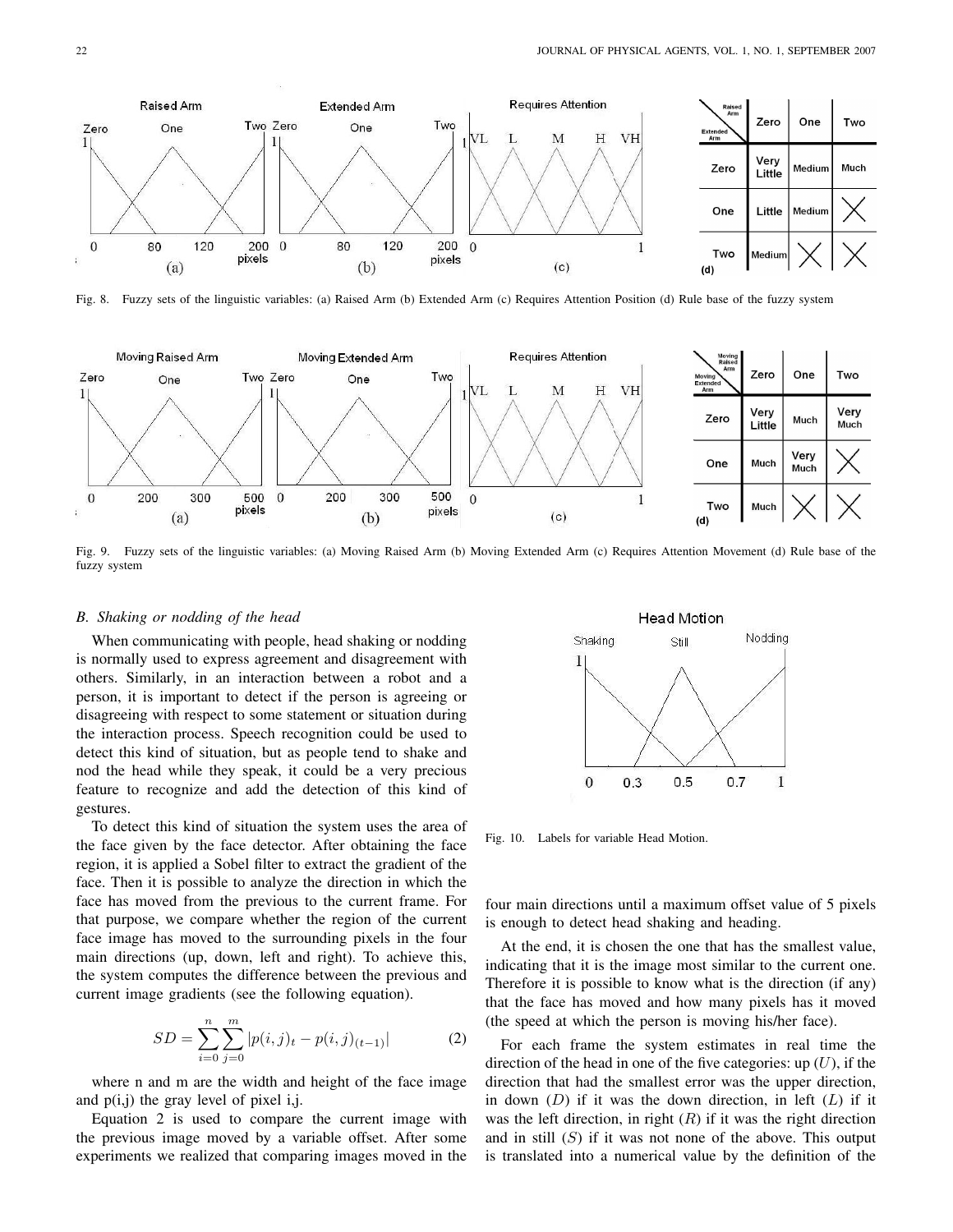

Fig. 11. Examples from the first video: Low interest (a), Highly interested and not moving the arm (b),Highly interested and moving one hand (c), Highly interested and moving both hands (d), Nodding the head (e), Shaking the head (f)

variable  $HMcurr_t$ . The value of  $HMcurr_t$  in the time t is

$$
HMcurr_t = \begin{cases} 1 & \text{if output = "U" or "D";} \\ 0.5 & \text{if output = "S";} \\ 0 & \text{if output = "L" or "R".} \end{cases}
$$

However,  $HMcurr_t$  is an instantaneous value that does not take into account past observations. In order to consider past observations, we define the variable  $HM_{(t)}$  as:

$$
HM_{(t)} = \alpha HM_{(t-1)} + (1 - \alpha) HMcurr_t \tag{3}
$$

where the initial value for  $HM$  is the first value of  $HMcurr_t$  when the person is detected and  $\alpha$  is a weighting factor that ponders the influence of past observations.

To deal with the uncertainty and vagueness in this process we use a linguistic variable called "Head Motion" and divide it into "Shaking", "Still" and "Nodding" values (see Fig. 10). This variable will take as input values the measures of head motion estimation considered by  $HM_t$  (Eq. 3) so that values near to 0 mean a shaking and values near to 1 mean a nodding. In future works this fuzzy variable can be used to facilitate the communication with the people.

#### V. EXPERIMENTATION

Several experiments have been done to validate our system. The results were very satisfactory in respect to interest estimation, attention demand and shaking and nodding estimation using our system. In this section we will describe two of the experiments. To perform the stereo process we have used images of size  $320x240$  and sub-pixel interpolation to enhance the precision in the stereo calculation. The operation frequency of our system is about 30 Hz without considering the time required for stereo computation.

Regarding the interest estimation, we have checked that the interest degree assigned to each tracked person increases and decreases dynamically accordingly to the behavior of the person in relation to the robot, i.e., it depends on whether the person is looking at the robot, and on the distance from the robot, and on whether it is in front of it.

Fig.11 shows our first experiment with one person. In Fig.11(a) that the person is not looking at the camera and the level of interest is low while in the other frames the interest is higher. In frame Fig.11(b) the person has interest but is not requesting attention because is not doing any movement with the arms. In frame  $Fig.11(c)$  the person is demanding attention because it is moving one of the arms. In frame Fig.11(d) the person is moving not only one arm but two making the value of attention demand increase to higher values.

In respect to head shaking and nodding, it was possible to check that the system determined the movement most of times. It was possible to check that head shaking was detected more accurately than nodding as we can see by the results (around 86% accuracy to head shaking while head nodding was about 83%). Fig. 11 shows in frames (e) and (f) examples of head nodding and head shaking and the output of the system for the first experiment.

With respect to the second experiment two people were used to test the system as seen in Fig. 12. In this experiment one of the people did not show interest to the robot (the person on the left) while the other one was changing his behavior over the time. The system never examines whether the person is demanding attention or making any movement with his head when his interest towards the robot is less than "High" as we can see in frames (a), (c) and (e). In frame (a) we can see that no one of them was showing interest to the robot. The same situation happens in frames (c) and (e) with different levels of attention for each of them. Between these frames we can see that the person on the right changed his behavior towards the robot. In frame (b) that person was showing interest to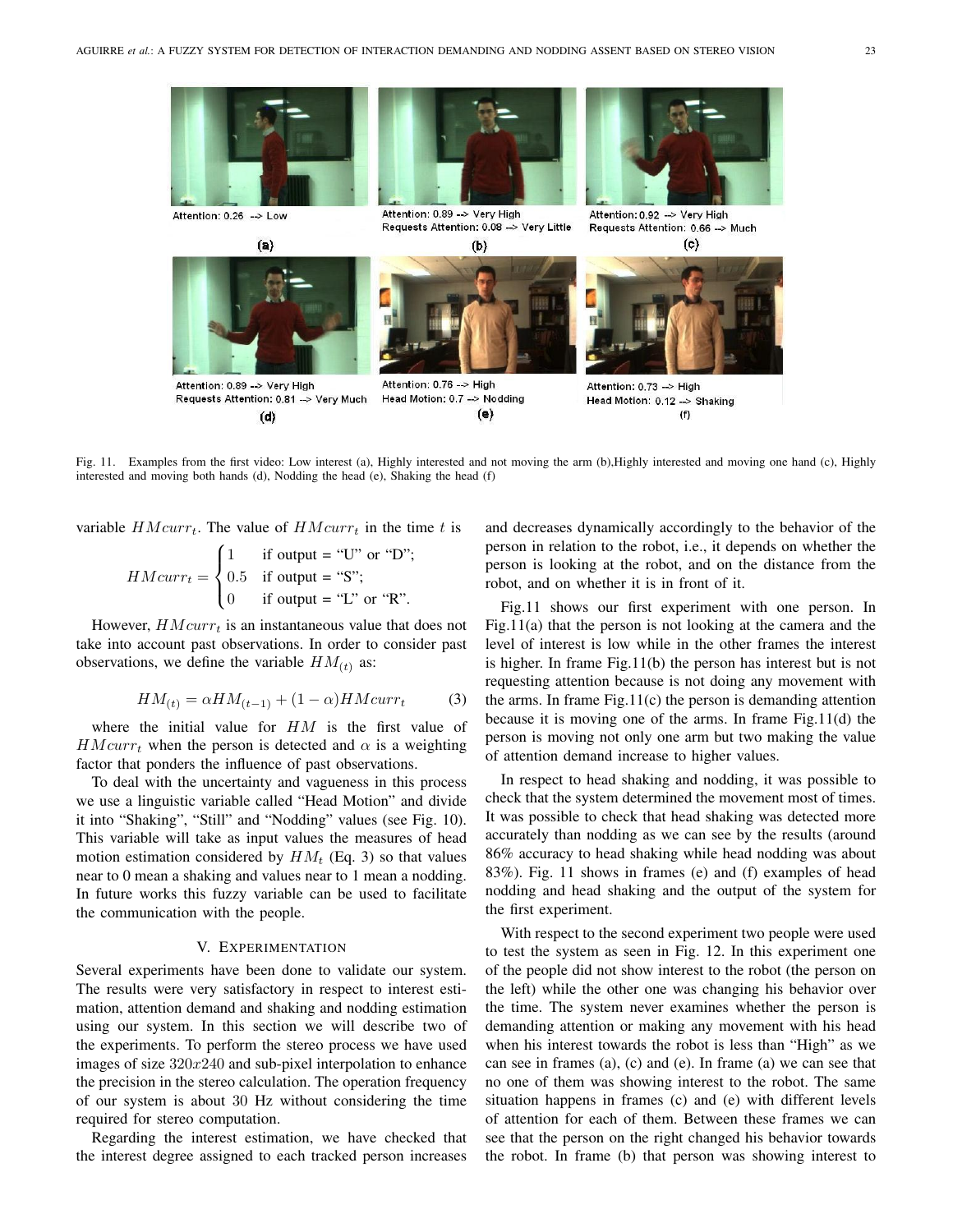

Fig. 12. Examples from the second video: Both people with no interest (a), High interest from person on the right (b), Both people with little interest (c), High interest and demand of attention by the person on the right (d), Both people with no interest (e), High interest from person on the right (f), High demand of attention from person on the right (g), Person on the right nodding his head (h), Person on the right shaking his head (i)

the robot but was not demanding attention neither making any movement with his head, while in frame (d) the same person was requesting the robot's attention by raising his left arm. In frame (f) and (g) we have similar situations to frames (b) and (d). Finally, in frames (h) and (i) we have examples of the person on the right nodding and shaking his head.

In order to better understand the performance of the system, several videos are available in the following web site http://decsai.ugr.es/∼ruipaul/interest.htm.

## VI. CONCLUSIONS AND FUTURE WORK

In this paper we have shown a system for estimating the interest of the people in the surroundings of a mobile robot and detecting motions related to attention demand and head nodding and shaking, using stereo vision, head pose estimation by SVM and fuzzy logic. While a person is being tracked, the fuzzy system computes a level of possibility about the interest that this person has in interacting with the robot. This possibility value is based on the position of the person with respect to the robot, as well as on an estimation of the face attention towards the robot. To examine the face attention we analyze the head pose of the person in real time. This analysis is performed by a view based approach using Support Vector Machines. Thanks to SVM, the head pose can be detected achieving a great percentage of success that is no dependent on the morphological features of the heads. For those people

whose interest level was "High" or "Very High" our fuzzy system was also able to detect whenever those people were demanding attention by analyzing the movement of their arms. The system also achieved a good result concerning the detection of head movements such as head nodding and shaking. In the future our efforts will be centered in improving the performance of the system with learning methods that can compute the best values for the variables that are part of the system like fuzzy variables.

## ACKNOWLEDGMENT

This work has been partially supported by the Spanish MEC project TIN2006-05565 and Andalusian Regional Government project TIC1670.

#### **REFERENCES**

- [1] L. Snidaro, C. Micheloni, and C. Chiavedale, "Video security for ambient intelligence," *IEEE Transactions on Systems, Man and Cybernetics, Part A*, vol. 35, pp. 133 – 144, 2005.
- [2] M. Bennewitz, F. Faber, D. Joho, M. Schreiber, and S. Behnke, "Integrating vision and speech for conversations with multiple persons," in *IROS'05: Proceedings of the IEEE/RSJ Int. Conf. on Intelligent Robots and Systems*, 2005, pp. 2523 – 2528.
- [3] W. Song, D. Kim, J. Kim, and Z. Bien, "Visual servoing for a user's mouth with effective intention reading in a wheelchair-based robotic arm," in *ICRA*, 2001, pp. 3662–3667.
- [4] S. S. Ghidary, Y. Nakata, H. Saito, M. Hattori, and T. Takamori, "Multimodal interaction of human and home robot in the context of room map generation," *Autonomous Robots*, vol. 13, no. 2, pp. 169–184, 2002.